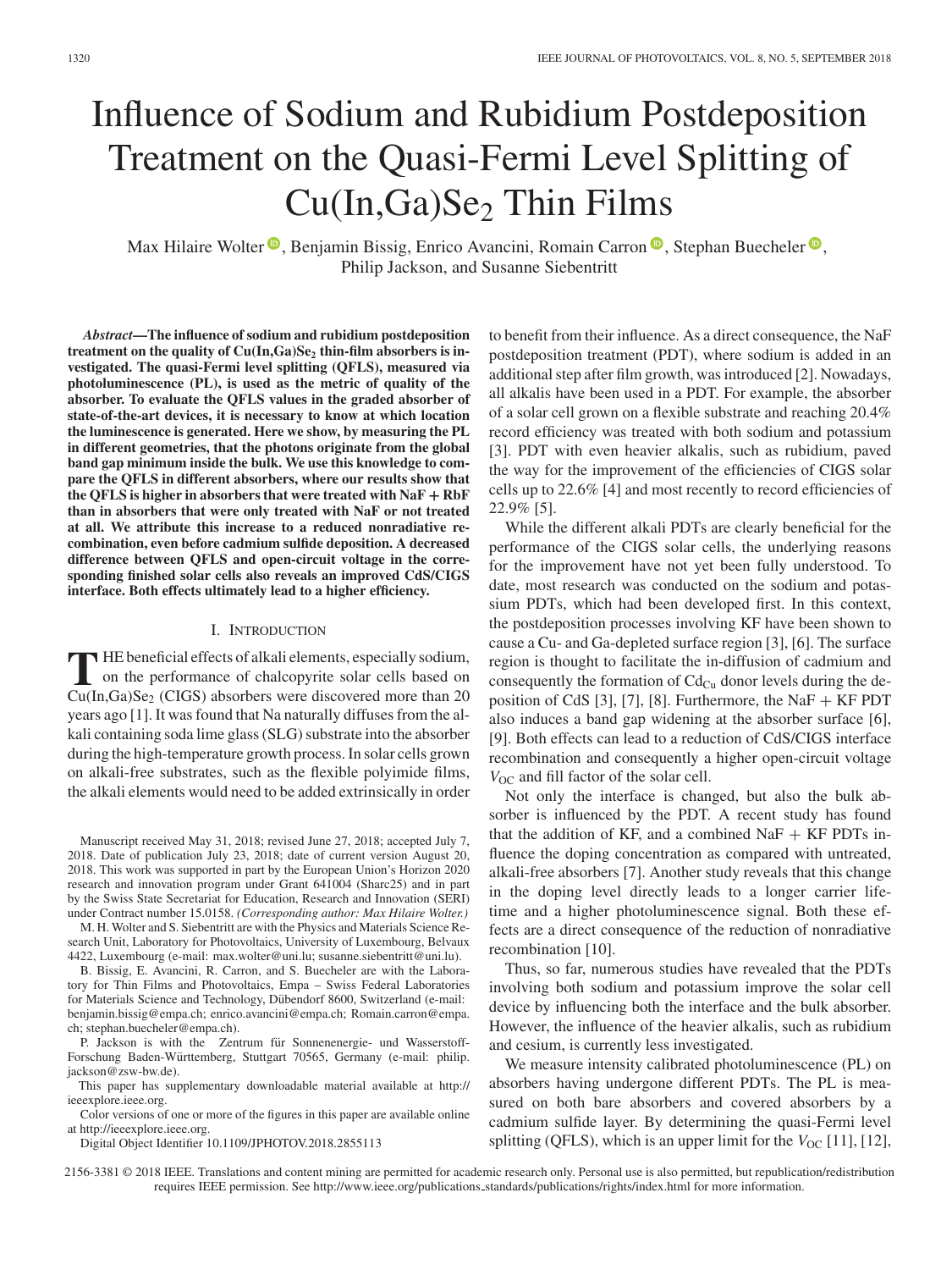and comparing its value between the samples, it is possible to investigate the direct influence of the alkali elements either on the absorber alone or including the CdS/CIGS interface.

The QFLS is evaluated on the high-energy slope of the measured PL spectra. For the samples measured in this study, two issues need to be resolved first before determining the QFLS and comparing its value between the samples. The first issue is the occurrence of interference effects in state-of-the-art CIGS thin films that are mainly due to the presence of a graded band gap and a smooth surface [13]. In a previous study [14], we have shown that these interference effects do not affect the highenergy slope of the PL spectra and can thus be ignored for the determination of the QFLS. The second issue is the graded band gap and the question at which point in the graded absorber the emitted photoluminescence originates.

The graded band gap was first introduced back in the 1994 when a novel three-stage process was presented by Gabor *et al*. [15]. This absorber growth process consisted of the formation of a double-graded Ga profile across the film thickness with an elevated Ga concentration (i.e., higher band gap) present at both the surface and at the back of the absorber and a notch of low Ga concentration and band gap in between. One primary consequence of this graded band gap was a reduced recombination rate in the absorber and hence an improved open-circuit voltage [16]. Since then, the double-graded band gap has been extensively investigated (see e.g., [17]) and is responsible for the achievement of several milestones in the history of CIGS, such as the first 18.7% record efficiency on flexible polymer films in 2011 [18]. In the most recent state-of-the-art CIGS absorber, the Ga profile is further characterized by an additional Ga minimum at the surface (see e.g., [19, Fig. 2]). The intricate nature of the graded band gap affects the incoming light absorption, the subsequent carrier transport, and finally the recombination. These properties are all integral to the process of photoluminescence. Thus, the influence of the graded band gap on the emitted PL needs to be understood.

The paper is split into two parts. The first part investigates the origin of the emitted PL along the graded band gap. This is done by generating charge carriers both at the front and at the back of the absorber and by investigating their emission spectra. The second part of the paper deals with the determination of the QFLS splitting and the influence of the alkali PDTs on the CIGS thin films.

## II. EXPERIMENTAL DETAILS

# *A. Growth Process*

The measurements that will be shown in Section III of the paper are done on a cadmium sulfide (CdS)-covered CIGS absorber grown in a high-temperature multistage coevaporation process on molybdenum-coated SLG. Details about this growth process can be found in [4]. In this particular case, the surface exhibits a significant roughness, leading to an interference-free PL spectrum at room temperature.

The CIGS absorbers measured in Section IV of the paper are grown in a low-substrate temperature multistage coevaporation process on a  $5 \times 5$  cm<sup>2</sup> molybdenum-coated SLG. In order to avoid any in-diffusion of alkali elements from the SLG and to mimic the process on polyimide foil, an  $SiO<sub>2</sub>$  barrier layer is deposited between the molybdenum back contact and the substrate. After the growth process, the CIGS absorbers receive different PDTs. As a measure of reference, sample A does not receive any PDT. Sample B receives an NaF only PDT, while sample C receives a combined NaF + RbF PDT. For each sample, half of the  $5 \times 5 \text{ cm}^2$  absorber is used for solar cell processing, one-eighth is kept as bare absorber, and another one-eighth is covered by a CdS buffer layer that is deposited by chemical bath deposition (CBD) to protect the absorber surface from degradation [20]. Both bare and CdS-covered absorbers,  $1.25 \times 2.5 \text{ cm}^2$ in size, are used for optical characterization. Details about the growth process, PDT, and CBD can be found in [3], [7], and [18]. The detailed elemental composition of the samples is deter-mined by X-ray fluorescence (XRF) measurements. Secondary ion mass spectrometry (SIMS) measurements are used to evaluate the gallium gradient and subsequently calculate the band gap minimum. The Ga profile in each case is very similar to one of the samples grown by high-temperature coevaporation that is used in Section III. Scanning electron microscopy (SEM) cross sections are measured to determine the thickness of the samples. The results of these measurements, along with selected current density–voltage parameters are listed in Table I.

# *B. Optical Characterization*

In the intensity calibrated photoluminescence experiments, the samples are excited by the 660 nm line of a diode laser. The photon flux is set to 2.76 ·  $10^{17}$  photons cm<sup>-2</sup> s<sup>-1</sup>, which is equivalent to the flux of an AM1.5 sun spectrum above 1.1 eV. The laser spot used for the PL measurements has a diameter of 2.6 mm as measured by a CMOS camera. Two off-axis parabolic UV-enhanced aluminum mirrors collect and redirect the emitted photoluminescence into a spectrometer with 303 mm focal length, where it is dispersed and detected by a 512 element InGaAs array. The measurements are performed at room temperature and are spectrally corrected by using a commercial calibrated halogen lamp.

The photoluminescence experiments that investigate the graded band gap, presented in Section III, are not based on intensity calibration but are measured by exciting the samples with a constant photon flux of approx.  $6.26 \cdot 10^{16}$  photons cm<sup>-2</sup>  $s^{-1}$ . The rest of the optics is as described above.

### III. ORIGIN OF PHOTOLUMINESCENCE

Photoluminescence is the radiative recombination of photogenerated charge carriers. The process is initiated by illuminating a semiconductor, typically with the monochromatic light of a laser. If the energy of the incoming light is higher than the band gap, the photons are absorbed and create electron–hole pairs inside the semiconducting absorber. After excitation and at room temperature, the charge carriers thermally relax with the lattice and diffuse along the graded band gap structure into a minimum energy state before they then undergo a radiative recombination process that results in the emission of photons from the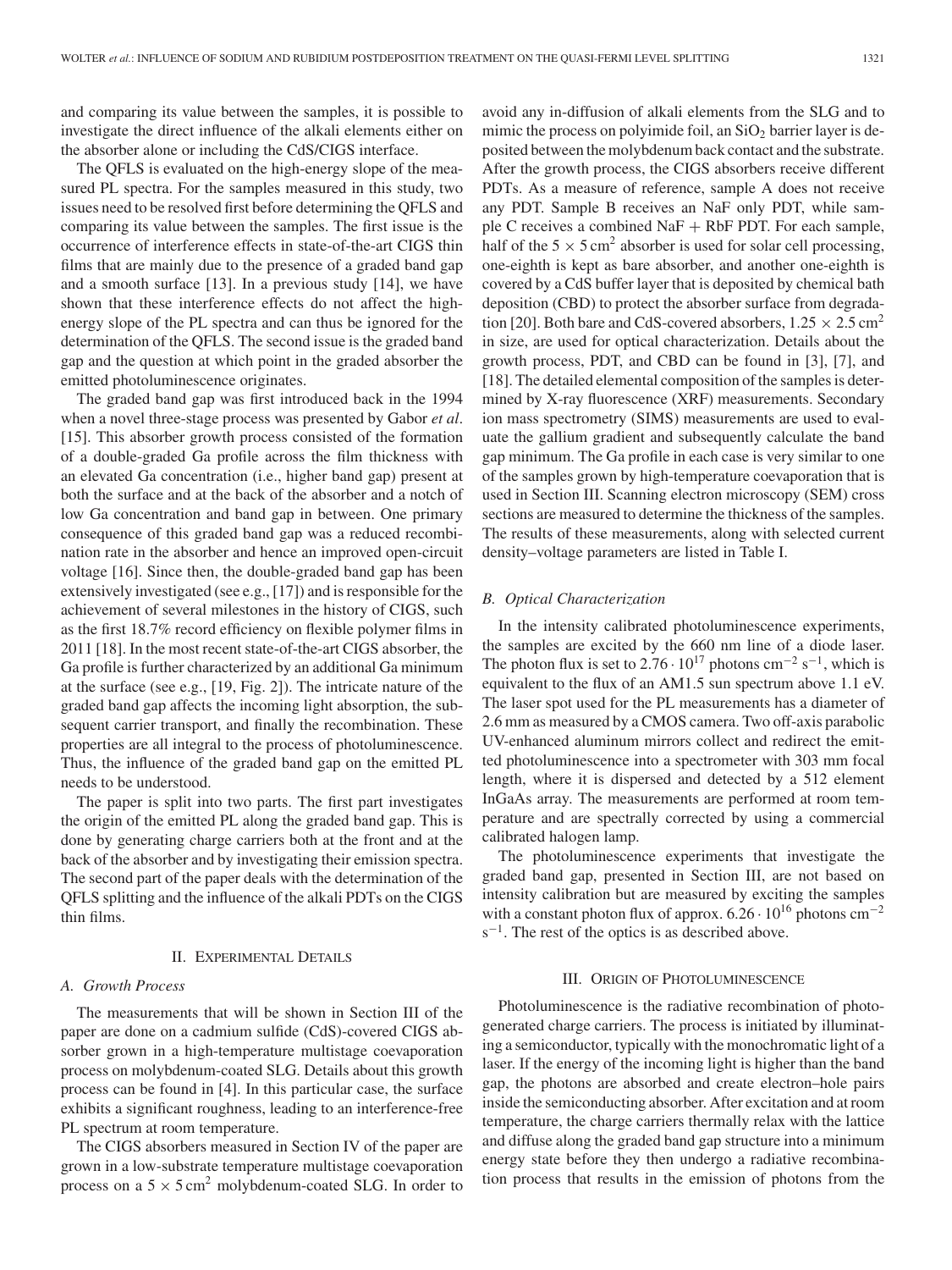| <b>TABLE I</b>                      |  |
|-------------------------------------|--|
| <b>SUMMARY OF SAMPLE PROPERTIES</b> |  |

|                                               | (%)   |
|-----------------------------------------------|-------|
| None<br>0.34<br>581<br>132                    | ن ريد |
| l.85<br>NaF<br>. 138<br>685<br>U.SC           | 16.5  |
| n 27<br>708<br>$NaF + RbF$<br>127<br>i.9<br>. | 18.2  |

Indicated are the values of selected parameters that were measured with XRF, SIMS, and SEM. The indicated Ga/(Ga + In) (GGI) ratio is averaged over the whole absorber. The differences in the average GGI between the samples originate from the different Ga contents toward the back of the absorber. The band gap minimum in eV was calculated according to 1.004  $(1-x) + 1.663 x - 0.033 x (1-x)$ , where *x* is the GGI ratio at the notch [24]. The thickness relates to the absorber only. The parameter η represents the total area efficiency measured without anti-reflection coating. Both  $V_{OC}$  and  $\eta$  values represent averages over six side-by-side cells.

sample. These emitted photons are captured and measured as photoluminescence. The PL spectrum of such a recombination process shows a broad peak centered around the energy of the transition.

While the underlying principle of photoluminescence is relatively straightforward, its real behavior can be influenced in numerous instances during the different stages. For example, a crucial aspect is the absorption of the incoming photon flux that depends on the absorption coefficient of the absorber. The latter quantity thus heavily influences the penetration depth of the incident light and the subsequent charge carrier generation profile inside the absorber. Given the graded structure of the band gap and the diffusion properties of the excited charge carriers, the emitted photoluminescence can originate from the two band gap minima: One located at the surface and one located inside the bulk. A typical representation of both these band gap minima is visualized in the inset of Fig. 2. To evaluate the meaning of the extracted QFLS, the knowledge of the exact PL origin from the absorber is crucial.

The origin of the photoluminescence signal can be investigated by illuminating the absorber either from the surface, where the charge carriers could diffuse into the surface band gap minimum, or from the back, where the charge carriers are expected to diffuse into the lower band gap minimum inside the bulk. Since it is not possible to illuminate the absorbers from the back due to the presence of the blocking molybdenum back contact, the absorbers first have to be exfoliated from the Mo-coated glass substrate. The whole experimental process is schematically summarized in Fig. 1. In a first step [see Fig. 1(a)], the PL is measured in the standard or normal (N) configuration on a sample stack that consists of a CdS-covered CIGS absorber grown on a Mo-coated SLG substrate. In a second step [see Fig. 1(b)], the exfoliation process is prepared by taking an additional SLG substrate and gluing it to the CIGS surface (a transparent epoxy glue is used). In order to investigate the influence of the SLG and glue on the PL signal, the PL is measured through the glass and the glue from the front of the film (G). In a third and final step [see Fig. 1(c)], the absorber is exfoliated from its original substrate and the PL is measured from the front through the glass (ExG) and from the back that now lies bare  $(EXB)$ .

The four different PL spectra are shown in Fig. 2 in a semilogarithmic representation to facilitate their comparison. The red curve shows the PL spectrum in normal configuration (N) and acts as a reference spectrum. The blue curve shows that, after gluing an SLG on top of the sample (G), the PL intensity decreases. This decrease is partly due to a reduced excitation density from the laser light since a fraction of the light is scattered by the SLG and glue before reaching the sample, and partly due to the emitted PL light also being scattered by the glue and SLG before reaching the detector. Besides the difference in PL intensity, both PL spectra measured in configuration (N) and (G) are identical. This means that the peaks share the same emission origin and that a reduced excitation does not lead to a shift of the transition peak. After the exfoliation process, the PL spectrum measured from the back (ExB) shows two peaks (yellow curve). We attribute the high-energy peak to a transition at the back and discuss it briefly further below. Additionally, we attribute the low-energy peak in the (ExB) configuration to the recombination from the band gap minimum inside the bulk as the PL can only be emitted from the bulk minimum band gap if excited entirely from the back. Comparing the low-energy peak of the (ExB) configuration to the peak of the reference (N) configuration, we notice an energy difference of 14 meV between both peaks. This energy difference could indicate that the PL is emitted from a different band gap minimum in the (ExB) configuration than in the (N) configuration. However, if we compare the PL spectra measured in the (G) and (ExG) configuration (green curve), we notice the same energy shift between the peaks. Since we have the same excitation profile in the (G) and (ExG) configuration, the PL has to be emitted from the same band gap minimum. Finally, comparing the PL spectra of the (ExG) and (ExB) configuration, the low-energy peak positions are identical, indicating that the PL is emitted from the same band gap minimum inside the bulk in all four configurations. This means there must be a different explanation for the observed energy shift of the peaks of the exfoliated absorbers.

Additional experiments and investigations involving different exfoliation processes (see Supplementary material) indicate that the redshift that sets in after the exfoliation process could be due to a relaxation of the crystalline structure of the CIGS absorber. Standard CIGS absorbers that are grown on Mo-coated SLG are likely to be strained due to the lattice mismatch between CIGS and Mo. The exfoliation process removes the CIGS from the Mo and thus the CIGS crystal is able to relax resulting in a structure with lower band gap. Thus, the redshift is just a slightly reduced band gap of the CIGS absorber as a consequence of the exfoliation process. During the measurements shown here, we waited 6 h between gluing the glass onto the CIGS surface and the actual exfoliation process. In other experiments, as shown in the Supplementary materials, we waited 96 and 168 h before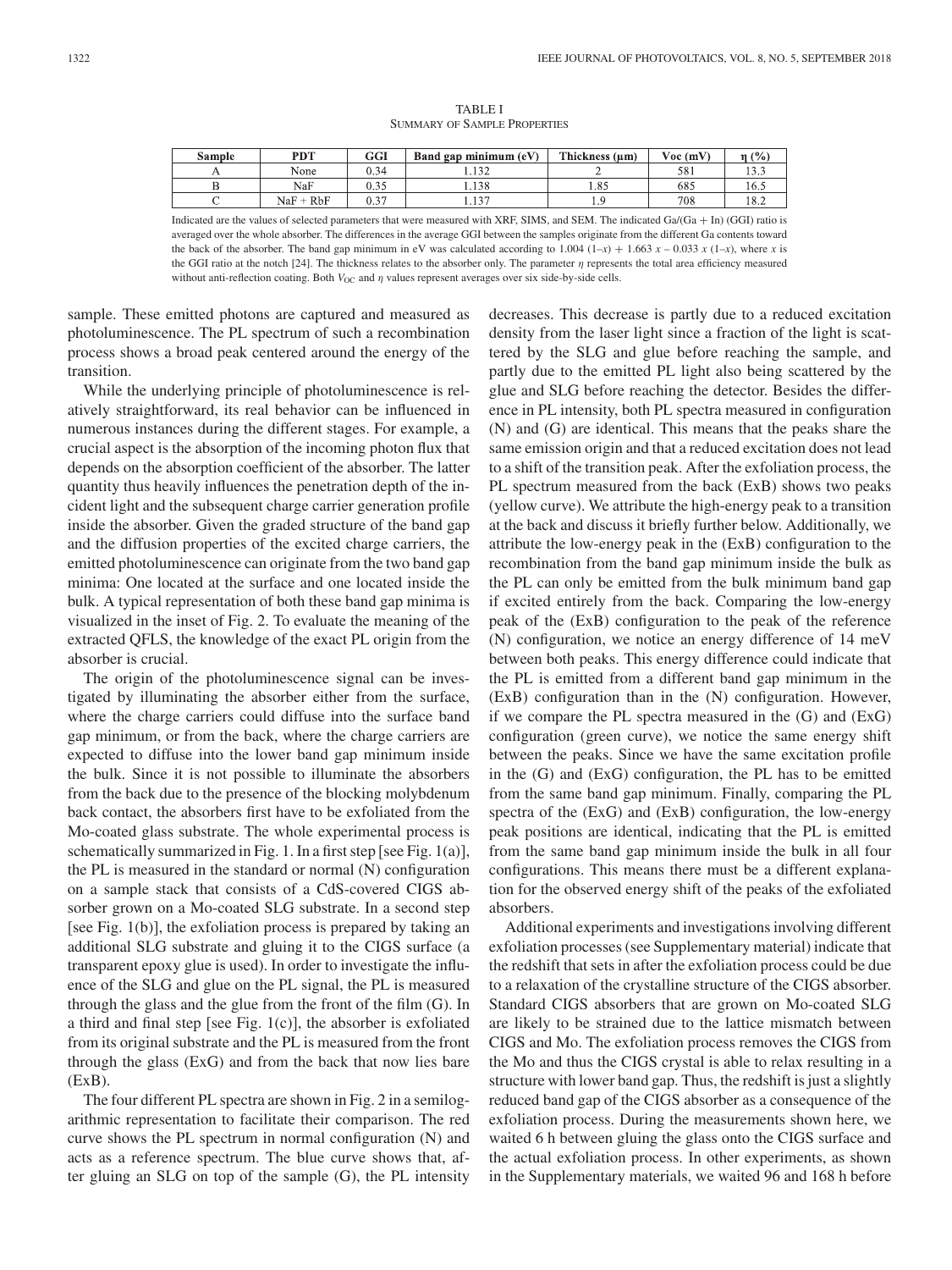

Fig. 1. Schematic visualization of the exfoliation process and accompanying PL measurements. (a) Normal (N) PL measurement done by illuminating the absorber from the front with a laser (red) and measuring the resulting PL (lightblue cone) on a sample stack consisting of a soda-lime glass (SLG) substrate, a molybdenum (Mo) back contact and a CIGS absorber covered by a CdS layer. (b) Preparation of the exfoliation process: An additional SLG is glued on top of the absorber. Process monitoring by measuring PL through the glass and glue (G). (c) PL measurements after exfoliation from the front through the glass (ExG) and from the back (ExB).

exfoliation and saw a considerable reduction of the redshift compared with when the exfoliation process is done just hours after the gluing in both these cases. These findings indicate that the shorter the "curation" time of the glue, i.e., the softer the glue is at the time of exfoliation, the stronger the strain release after exfoliation and thus the stronger the redshift. The more time the glue has to harden, the weaker the strain release after exfoliation and thus the smaller the band gap change. Finally, we need to mention that it is difficult to theoretically predict the band gap shift caused by the strain because of the complex alloy structure of polycrystalline CIGS with a graded Ga content. We propose the abovementioned changes to the crystalline CIGS structure as an explanation for the redshift based only on PL measurements.

The reduction in band gap also explains the higher PL intensity measured in the (ExG) configuration as compared with the (G) configuration. Looking at the high-energy slope of the PL spectra in both these configurations, we can see that their QFLS are identical. The same QFLS in a lower band gap means higher carrier concentration and thus a higher radiative efficiency.

Lastly, the PL spectrum measured in the (ExB) configuration shows a significant drop in PL intensity as well as the presence of an additional, high-energy peak. The energy of this latter peak is approximately 1.31 eV and is likely due to the recombination of excited charge carriers at the back of the absorbers, where the gallium content and the band gap are highest. Generally, the three-stage process leads to smaller grains at the back contact (see e.g., [21] or [22]). It can be expected that the presence of a higher density of grain boundaries leads to stronger nonradiative recombination near the rear of the film, which explains why the overall PL intensity in the (ExB) configuration with illumination through the rear of the film is low compared with the other



Fig. 2. PL spectra measured at the different stages of the exfoliation process. The red curve shows the PL measured in the normal (N) configuration. The blue curve shows the PL measured through the glass after the glass was glued to the absorber surface (G). The green curve shows the PL measured through the glass after the absorber is exfoliated from its original Mo-coated substrate (ExG). The yellow curve shows the PL measured from the back of the exfoliated absorber (ExB). The main peak of both (ExG) and (ExB) PL spectra shows a redshift of 14 meV compared with the PL peak of the (N) and (G) configurations. The PL spectrum in the (ExB) configuration shows an additional peak at higher energies, indicating an additional recombination activity at the back of the absorber. The inset shows the band gap profile versus absorber depth grown at low temperature and as measured by SIMS and XRF and serves as an example to visualize the band gap minima located at the surface and inside the bulk.

configurations. Additionally, for the 1.31 eV peak to appear in the PL spectrum, the generated charge carriers also have to radiatively recombine near the rear of the absorber. A possible explanation is that the grain boundaries also represent a transport barrier and only a reduced fraction of charge carriers generated further inside the bulk is able to diffuse to the minimum band gap and recombine from there, further explaining the reduced PL intensity of the main peak in the (ExB) configuration.

In addition, we also conducted PL measurements with different wavelength excitation (514.5, 660, 980 nm) in normal configuration resulting in different penetration depths of the laser light (not shown here). The resulting PL spectra revealed no energy shift of the peak, underlining our findings that the luminescence originates from the band gap notch inside the absorber film. Furthermore, Bauer *et al*. conducted etching and subsequent PL experiments on absorbers, whose band gap showed a minimum inside the bulk but no surface band gap minimum and came to a similar conclusion [23]. To summarize, the exfoliation experiments have shown that the PL is originating from the band gap minimum inside the bulk of the CIGS absorbers.

# IV. INFLUENCE OF SODIUM AND RUBIDIUM POSTDEPOSITION TREATMENT

The findings of Section III reveal that the photoluminescence in graded band gap absorbers originates from the band gap minimum. In order to compare quantities that depend on the band gap, such as the QFLS or open-circuit voltage  $(V_{OC})$  between different absorbers or solar cells, it is crucial to know the exact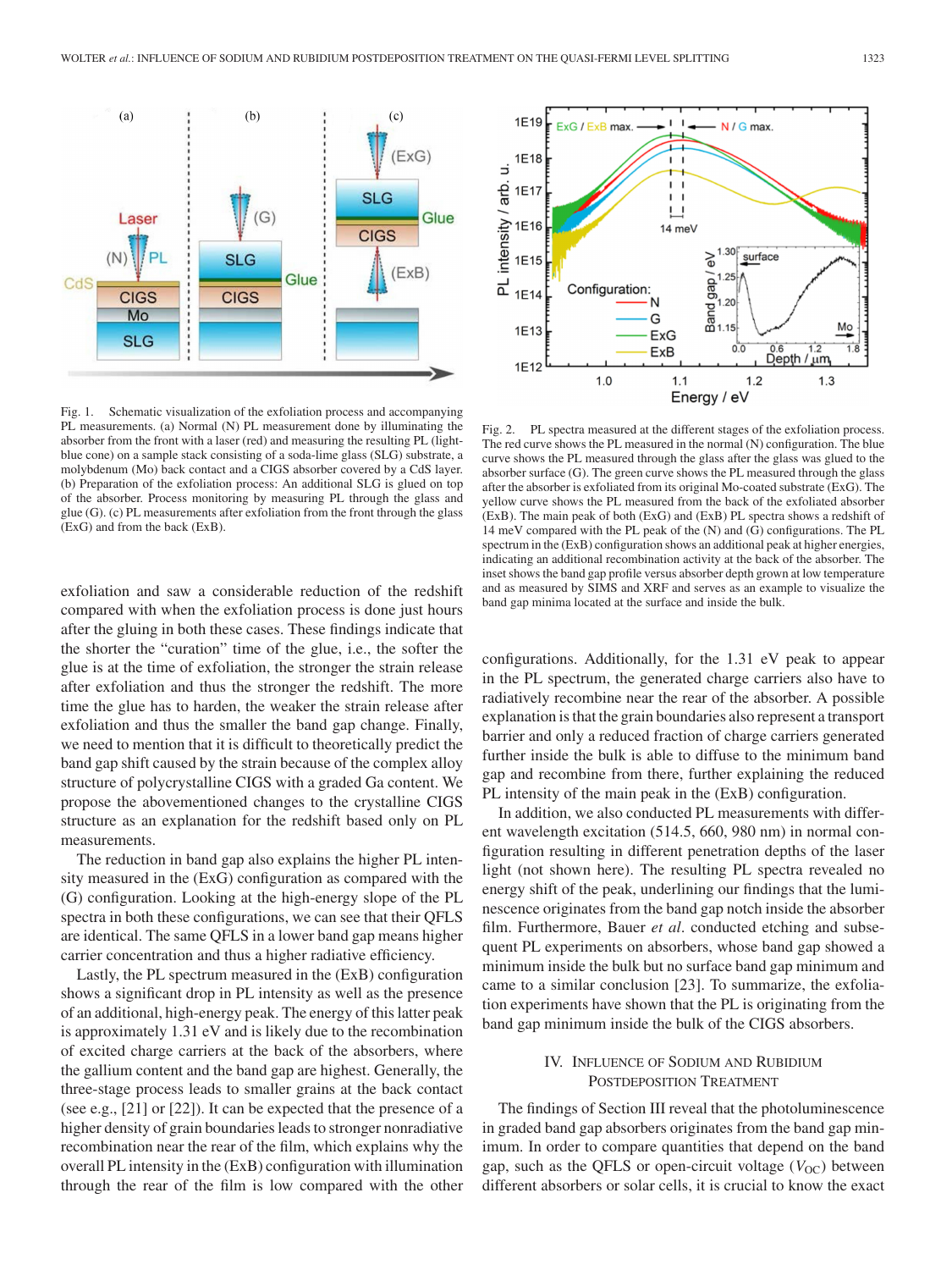

Fig. 3. Bar plot of the average QFLS for bare (blue) and CdS-covered (red) CIGS absorbers having undergone different postdeposition treatments. For comparison, the  $qV_{OC}$  (white) of the finished solar cells are also shown. Also included are error bars. We attribute an error bar of 10 meV to the QFLS of CdS-covered absorber that takes into account the standard deviations of the different measurement spots as well as the imprecision of the fits. We attribute a slightly higher error bar of 15 meV to the QFLS of the bare absorbers since their reduced signal and consequently larger signal-to-noise ratio lead to a larger fit imprecision. Finally, the error bars attributed to the  $qV_{OC}$  of the solar cells represent the standard deviation of their values measured on six side-by-side cells.

value of the band gap minimum. As mentioned in Section II, the samples underwent XRF and SIMS measurements to determine the exact gallium content throughout the absorber. From the gallium concentration, the band gap minimum inside the bulk was calculated (as described in the caption of Table I). It was found that the samples at hand share an almost identical band gap minimum.

With this knowledge, the influence of different alkali PDTs on CIGS absorbers can be investigated. The method to extract the QFLS from the photoluminescence spectra is adapted from [25]. In the fitting routine, the temperature was held constant at 296 K, which was the ambient temperature of the laboratory during the experiment, since incomplete absorption can lead to an overestimation of the temperature, if determined from a fit to the high-energy slope of the PL spectrum, and thus to an underestimation of the QFLS [26]. In order to account for any inhomogeneities in the samples, the QFLS was determined and averaged from PL spectra taken at three different spots on each sample. A quick statistical analysis shows that, at worst, the QFLS of the CdS-covered absorber lie all within 4 meV of the average value. For the bare absorbers, the largest standard deviation amounts to 4.5 meV. Since these standard deviations are small (below 0.8%), the samples can be considered as being very homogeneous on a macroscopic scale. The average QFLS are summarized in Fig. 3.

First, we discuss only the QFLS that was extracted from the CdS-covered absorbers (red bars in Fig. 3). The data show that the QFLS increases with NaF treatment and again with NaF + RbF treatment. The higher the QFLS with constant band gap and at constant illumination, the lower the nonradiative recombination rate and thus the higher the density of photogenerated charge carriers. Since the QFLS is directly proportional to the logarithm of the PL intensity, an increase in the QFLS is always related to an increase in the radiative recombination. Thus, what is reduced is the nonradiative recombination. Since the band gap minima of the different samples are equal within 6 meV (see Table I), we can conclude that the alkali treatment reduces nonradiative recombination and that this reduction is stronger for samples treated with heavier alkalis.

Next, comparing the QFLS values of the CdS-covered absorbers to the  $V_{OC}$  of the finished solar cells, we see that the QFLS follows the same trend as the  $V_{\text{OC}}$ . Thus, we conclude that the absorber improvement from the alkali PDT is independent of the band bending that is caused by the aluminum-doped ZnO during the fabrication of the solar cell device. Additionally, since the QFLS represents the maximal possible  $V_{\text{OC}}$  of the absorber, the difference between QFLS and  $qV_{OC}$  describes the loss in  $V_{OC}$  upon finishing the solar cell. This difference amounts to 25 meV in the case of the untreated sample and to 5 meV in both NaF only and NaF  $+$  RbF treated samples. The smaller loss in  $V_{OC}$  for both treated samples compared with the untreated sample could be attributed to a reduced recombination near the CdS/CIGS interface in the finished device.

Finally, we look at the QFLS of the bare absorbers visualized by the blue bars in Fig. 3. The QFLS is considerably lower in the bare absorbers than in the absorbers with CdS. This is due to their exposure to air which leads to a swift degradation of their surface resulting in an enhanced nonradiative recombination and smaller QFLS [20]. Nonetheless, the QFLS of the bare absorbers follows the same trend as for the absorbers with CdS, i.e., it increases with heavier alkali PDT. This indicates that already the absorber (and its surface) is improved, even without the interface with CdS. Since the QFLS of bare absorbers critically depends on their degradation in air, one could argue that the alkali treatment simply reduces the degradation effect by passivating the surface with an additional layer [27]. However, the NaF treatment does not lead to a distinct surface layer. Furthermore, the bare absorbers were all several weeks in air, allowing thus ample diffusion of atmosphere components through any surface layer. Additionally, in another sample series with treatments with various alkalis (K, Rb, Cs—not shown here), we see similar improvements of the QFLS of bare absorbers that follow the trend of the *V*<sub>OC</sub> improvements with those treatments. Therefore, we attribute the higher QFLS in bare absorbers after alkali treatment to a reduction of the nonradiative recombination in the absorber, even without the CdS interface.

Combining the argumentations from the above observations, we can say that the PDT with heavier alkalis directly improves the absorber itself by reducing the nonradiative recombination rate. Additionally, a comparison between the QFLS of the CIGS/CdS absorber and the  $V_{OC}$  of the finished device reveals reduced electronic losses at the CdS/CIGS interface for both samples treated with NaF only and a combined  $\text{NaF} + \text{RbF}$  PDT compared with the sample without treatment. Furthermore, our results reveal no reduction of electronic losses at the interface between both alkali treatments. Ultimately, both the reduction of nonradiative recombination and improved CdS/CIGS interference effects lead to a larger *V*<sub>OC</sub> and a higher efficiency.